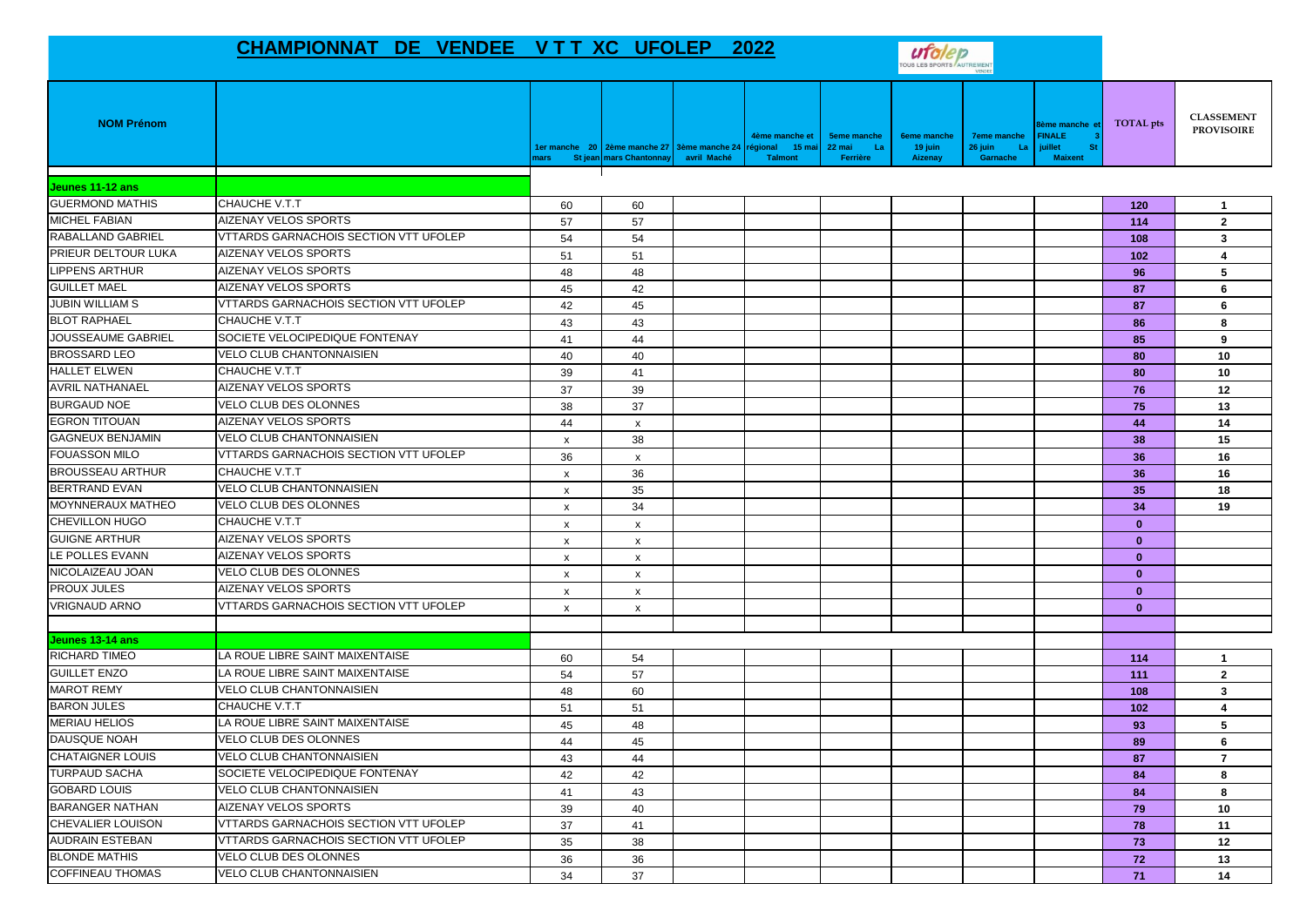| <b>CHANAL MARIO</b>       | <b>AIZENAY VELOS SPORTS</b>                               | 57                        | x                         |  |  |  | 57           | 15                             |
|---------------------------|-----------------------------------------------------------|---------------------------|---------------------------|--|--|--|--------------|--------------------------------|
| PELLOQUIN KARL            | VELO CLUB DES OLONNES                                     | 40                        | x                         |  |  |  | 40           | 16                             |
| <b>CARDIN ELIOTH</b>      | VELO CLUB DES OLONNES                                     | $\boldsymbol{\mathsf{x}}$ | 39                        |  |  |  | 39           | 17                             |
| <b>BLANCHARD THIBAULT</b> | LA ROCHE VENDEE CYCLISME                                  | 38                        |                           |  |  |  | 38           | 18                             |
| <b>CLERJAUD NOA</b>       | VELO CLUB CHANTONNAISIEN                                  |                           | $\mathsf{x}$              |  |  |  |              | 19                             |
| ARCHAMBEAU JONAS          | VTTARDS GARNACHOIS SECTION VTT UFOLEP                     | x                         | 35                        |  |  |  | 35           |                                |
| <b>BRETIN PAUL</b>        | VELO CLUB DES OLONNES                                     | x                         | X                         |  |  |  | $\mathbf{0}$ |                                |
| <b>BUSSEROLLES JOAN</b>   | LA ROUE LIBRE SAINT MAIXENTAISE                           | $\boldsymbol{\mathsf{x}}$ | x                         |  |  |  | $\mathbf{0}$ |                                |
| <b>GUIBERT SON</b>        | AIZENAY VELOS SPORTS                                      | $\boldsymbol{\mathsf{x}}$ | x                         |  |  |  | $\mathbf{0}$ |                                |
| <b>GUILLOTEAU ARTHUR</b>  |                                                           | $\boldsymbol{\mathsf{x}}$ | x                         |  |  |  | $\mathbf{0}$ |                                |
|                           | ASSOCIATION CYCLISTE MELLETOISE                           | X                         | x                         |  |  |  | $\mathbf{0}$ |                                |
| ROCHEREAU BENJAMIN        | <b>VELO CLUB DES OLONNES</b>                              | х                         | x                         |  |  |  | $\bf{0}$     |                                |
| <b>TEXIER LUCAS</b>       | LES SABLES VENDEE CYCLISME                                | X                         | x                         |  |  |  | $\mathbf{0}$ |                                |
| Jeunes 13-14 ans (F)      |                                                           |                           |                           |  |  |  |              |                                |
| JAUD EVE                  | <b>VELO CLUB CHANTONNAISIEN</b>                           | 60                        | 60                        |  |  |  | 120          | $\mathbf{1}$                   |
| <b>FIQUET MARION</b>      | <b>VELO CLUB CHANTONNAISIEN</b>                           | 57                        | 57                        |  |  |  | 114          | $\overline{2}$                 |
| <b>ZINOVIEFF LUCIE</b>    | AIZENAY VELOS SPORTS                                      | X                         | x                         |  |  |  | $\mathbf{0}$ |                                |
|                           |                                                           |                           |                           |  |  |  |              |                                |
| Jeunes 15-16 ans          |                                                           |                           |                           |  |  |  |              |                                |
| LAMBERT THEO              | LA ROCHE VENDEE CYCLISME                                  | 57                        | 54                        |  |  |  | 111          | $\mathbf{1}$                   |
| <b>ROGER LUKAS</b>        | CHAUCHE V.T.T                                             | 54                        | 57                        |  |  |  | 111          | $\mathbf{1}$                   |
| <b>GILET HUGO</b>         | VTTARDS GARNACHOIS SECTION VTT UFOLEP                     | 48                        | 60                        |  |  |  | 108          | $\mathbf{3}$                   |
| <b>GIRAUD REMI</b>        | <b>VTTARDS GARNACHOIS SECTION VTT UFOLEP</b>              | 45                        | 51                        |  |  |  | 96           | 4                              |
| <b>HERBRETEAU GABRIEL</b> | <b>VELO CLUB CHANTONNAISIEN</b>                           | 44                        | 48                        |  |  |  | 92           | 5                              |
| L'HUILLIER MATHEO         | <b>VELO CLUB DES OLONNES</b>                              | 42                        | 45                        |  |  |  | 87           | 6                              |
| <b>JOLY AXEL</b>          | CHAUCHE V.T.T                                             | 60                        | x                         |  |  |  | 60           | $\overline{7}$                 |
| <b>BLANCHARD ANTONIN</b>  | LA ROCHE VENDEE CYCLISME                                  | 51                        | x                         |  |  |  | 51           | 8                              |
| <b>BABU MARTIN</b>        | LA ROCHE VENDEE CYCLISME                                  | 43                        | x                         |  |  |  | 43           | 9                              |
|                           | BEN TAHAR - BREMAUD ALEXIS SOCIETE VELOCIPEDIQUE FONTENAY | X                         | x                         |  |  |  | $\bf{0}$     |                                |
| BENESTEAU NATHAN          | VELO CLUB DES OLONNES                                     | $\boldsymbol{\mathsf{x}}$ | x                         |  |  |  | $\mathbf{0}$ |                                |
| <b>BOIZUMAULT CHARLY</b>  | <b>VELO CLUB CHANTONNAISIEN</b>                           | $\boldsymbol{\mathsf{x}}$ | x                         |  |  |  | $\mathbf{0}$ |                                |
| <b>GUERIN ESTEBAN</b>     | AIZENAY VELOS SPORTS                                      | $\boldsymbol{\mathsf{x}}$ | X                         |  |  |  | $\mathbf{0}$ |                                |
| <b>GUERIN TONY</b>        | LA ROUE LIBRE SAINT MAIXENTAISE                           | X                         | x                         |  |  |  | $\mathbf{0}$ |                                |
| LE POLLES ELOUAN          | AIZENAY VELOS SPORTS                                      | X                         | x                         |  |  |  | $\mathbf{0}$ |                                |
| <b>MALARD LOUIS</b>       | AIZENAY VELOS SPORTS                                      | $\boldsymbol{\mathsf{x}}$ | x                         |  |  |  | $\mathbf{0}$ |                                |
| <b>MOYNNERAUX LOUIS</b>   | VELO CLUB DES OLONNES                                     | $\boldsymbol{\mathsf{x}}$ | x                         |  |  |  | $\mathbf{0}$ |                                |
| <b>REMAUD ALEXIS</b>      | <b>AIZENAY VELOS SPORTS</b>                               | $\mathsf{x}$              | $\boldsymbol{\mathsf{x}}$ |  |  |  | $\mathbf{0}$ |                                |
| <b>TEXIER ABEL</b>        | SOCIETE VELOCIPEDIQUE FONTENAY                            | $\mathsf{x}$              | x                         |  |  |  | $\mathbf{0}$ |                                |
| <b>VENDE FLAVIO</b>       | VELO CLUB CHANTONNAISIEN                                  | X                         | x                         |  |  |  | $\bf{0}$     |                                |
| Jeunes 15-16 ans (F)      |                                                           |                           |                           |  |  |  |              |                                |
| <b>ALBERT MANON</b>       | <b>VTTARDS GARNACHOIS SECTION VTT UFOLEP</b>              | 57                        | 60                        |  |  |  | 117          | 1                              |
| <b>JOLLY EMMA</b>         | AIZENAY VELOS SPORTS                                      | 60                        | x                         |  |  |  | 60           | $\overline{2}$                 |
| NICOLAIZEAU LOUNA         | VELO CLUB DES OLONNES                                     | X                         | X                         |  |  |  | $\mathbf{0}$ |                                |
|                           |                                                           |                           |                           |  |  |  |              |                                |
| Adultes 17-19 ans         |                                                           |                           |                           |  |  |  |              |                                |
| BERRANGER CLEMENT         | <b>VELO CLUB CHANTONNAISIEN</b>                           | 57                        | 60                        |  |  |  | 117          | $\mathbf{1}$                   |
| <b>ALBERT ENZO</b>        | VTTARDS GARNACHOIS SECTION VTT UFOLEP                     | 51                        | 57                        |  |  |  |              | $\mathbf{2}$                   |
| <b>CLEMENCON TRISTAN</b>  | <b>VELO CLUB DES OLONNES</b>                              |                           |                           |  |  |  | 108          |                                |
| <b>CRAIPEAU SAMUEL</b>    | SOCIETE VELOCIPEDIQUE FONTENAY                            | 54<br>43                  | 54<br>51                  |  |  |  | 108<br>94    | $\mathbf{2}$<br>$\overline{4}$ |
| PEDASE JORDAN             | VELO CLUB DES OLONNES                                     |                           |                           |  |  |  |              |                                |
| <b>GALL EWEN</b>          | VTTARDS GARNACHOIS SECTION VTT UFOLEP                     | 44                        | 48                        |  |  |  | 92           | 5                              |
|                           |                                                           | 45                        | 45                        |  |  |  | 90           | 6                              |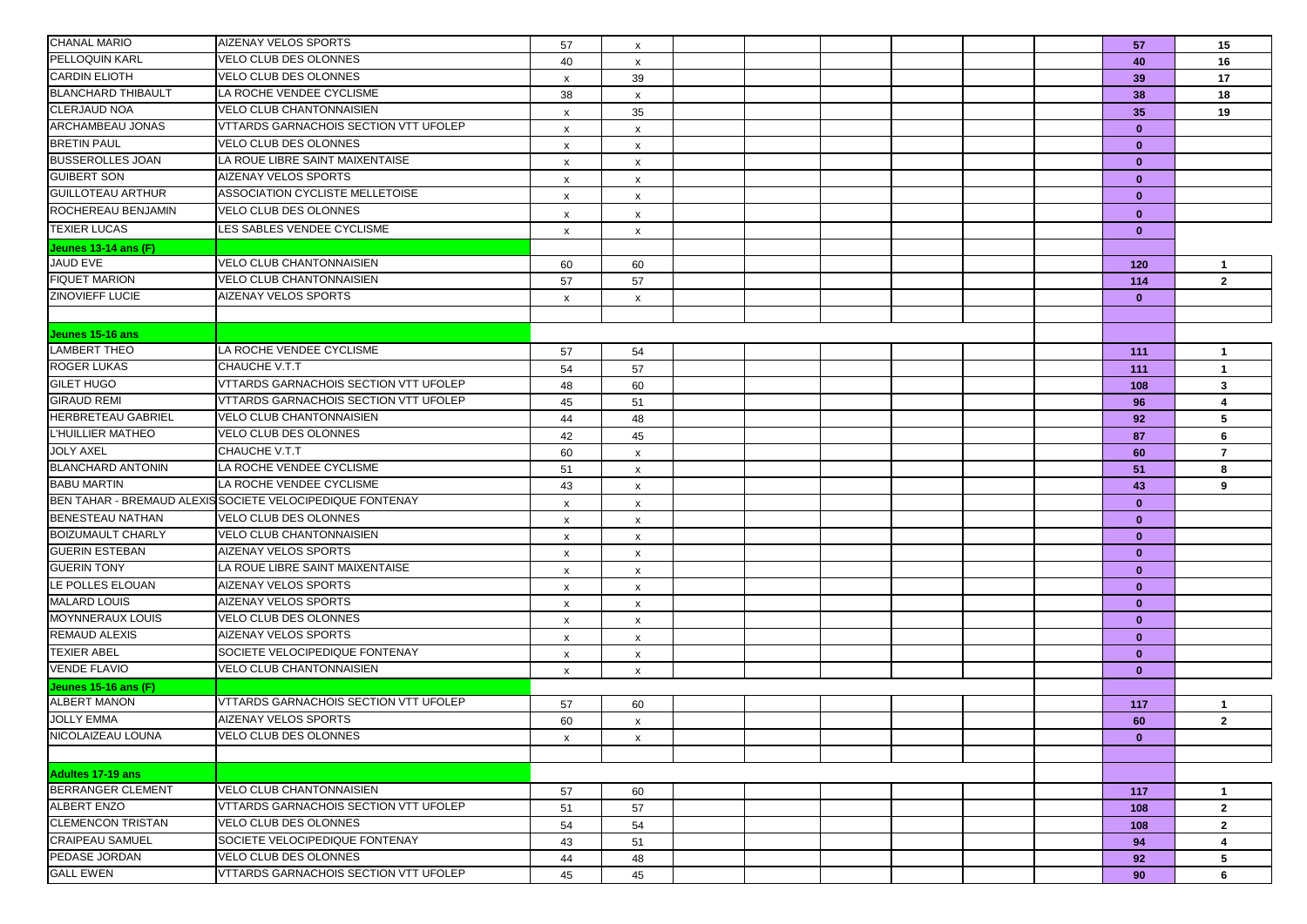| <b>BERTON MAXIME</b>      | <b>CYCLO CLUB SERIGNE</b>             | 42                        | 44                        |  |  |  | 86           | $\overline{7}$ |
|---------------------------|---------------------------------------|---------------------------|---------------------------|--|--|--|--------------|----------------|
| JOBARD AIME               | VELO CLUB CHANTONNAISIEN              | 60                        | $\boldsymbol{\mathsf{x}}$ |  |  |  | 60           | 8              |
| <b>BOUCHAND SIMON</b>     | SOCIETE VELOCIPEDIQUE FONTENAY        | 48                        | x                         |  |  |  | 48           | 9              |
| PIVETEAU ROMAIN           | <b>CHAUCHE V.T.T</b>                  | $\mathsf{x}$              | 43                        |  |  |  | 43           | 10             |
| <b>BERTHOME FLORIAN</b>   | ST JEAN DE MONTS VENDEE CYCLISME      | X                         | x                         |  |  |  | $\mathbf{0}$ |                |
| <b>BUSSEROLLES PAUL</b>   | LA ROUE LIBRE SAINT MAIXENTAISE       | x                         | X                         |  |  |  | $\mathbf{0}$ |                |
| <b>GREAUD FABIEN</b>      | AIZENAY VELOS SPORTS                  | x                         | x                         |  |  |  | $\mathbf{0}$ |                |
| <b>HAY AUDRAN</b>         | <b>VELO CLUB CHANTONNAISIEN</b>       | x                         | X                         |  |  |  | $\mathbf{0}$ |                |
| RABAUD KENNY              | AIZENAY VELOS SPORTS                  | $\mathsf{x}$              | x                         |  |  |  | $\mathbf{0}$ |                |
| <b>RONSIN ARNO</b>        | VTTARDS GARNACHOIS SECTION VTT UFOLEP | $\boldsymbol{\mathsf{x}}$ | $\pmb{\times}$            |  |  |  | $\mathbf{0}$ |                |
|                           |                                       |                           |                           |  |  |  |              |                |
| Féminines 17-29           |                                       |                           |                           |  |  |  |              |                |
| MORISSET ZOE              | ASSOCIATION CYCLISTE MELLETOISE       | 60                        | 57                        |  |  |  | 117          | $\mathbf{1}$   |
| <b>RICHARD ORNELLA</b>    | LA ROUE LIBRE SAINT MAIXENTAISE       | 57                        | 60                        |  |  |  | 117          | $\mathbf{1}$   |
| <b>CHOQUET ALEXIA</b>     | <b>AIZENAY VELOS SPORTS</b>           | 54                        | 54                        |  |  |  | 108          | $\mathbf{3}$   |
| <b>BERTHOME ALEXANDRA</b> | ST JEAN DE MONTS VENDEE CYCLISME      | 51                        | x                         |  |  |  | 51           | 4              |
| <b>MINET LOANE</b>        | LA ROUE LIBRE SAINT MAIXENTAISE       | x                         | x                         |  |  |  | $\mathbf{0}$ |                |
| LOISEAU MAELLE            | AIZENAY VELOS SPORTS                  | х                         | x                         |  |  |  | $\mathbf{0}$ |                |
|                           |                                       |                           |                           |  |  |  |              |                |
| Adultes 20-29 ans         |                                       |                           |                           |  |  |  |              |                |
| <b>BAUDOUIN LEO</b>       | <b>CYCLO CLUB SERIGNE</b>             | 54                        | 51                        |  |  |  | 105          | $\mathbf{1}$   |
| <b>MICHAUD THOMAS</b>     | ASSOCIATION CYCLISTE MELLETOISE       | 51                        | 54                        |  |  |  | 105          | $\mathbf{1}$   |
| <b>GAMBERT YVAN</b>       | VTTARDS GARNACHOIS SECTION VTT UFOLEP | 48                        | 57                        |  |  |  | 105          | $\mathbf{1}$   |
| <b>CANTIN MAXIME</b>      | SOCIETE VELOCIPEDIQUE FONTENAY        | 57                        | 42                        |  |  |  | 99           | 4              |
| <b>BERTON RYAN</b>        | <b>CYCLO CLUB SERIGNE</b>             | 44                        | 44                        |  |  |  | 88           | 5              |
| POUCLET NICOLAS           | VELO CLUB DES OLONNES                 | 43                        | 43                        |  |  |  | 86           | 6              |
| <b>GILBERT LOUIS</b>      | CHAUCHE V.T.T                         | 60                        | x                         |  |  |  | 60           | $\overline{7}$ |
| <b>RIVALIN MALVIN</b>     | VTTARDS GARNACHOIS SECTION VTT UFOLEP | x                         | 60                        |  |  |  | 60           | $\overline{7}$ |
| <b>BRIANCEAU SYLVAIN</b>  | VELO CLUB CHANTONNAISIEN              | x                         | 48                        |  |  |  | 48           | 9              |
| <b>BAPTISTE GREGORY</b>   | SOCIETE VELOCIPEDIQUE FONTENAY        | 45                        | x                         |  |  |  | 45           | 10             |
| <b>BARDOT MORGAN</b>      | VELO CLUB DE VENANSAULT               | $\boldsymbol{\mathsf{x}}$ | X                         |  |  |  | $\mathbf{0}$ |                |
| <b>CHANAL EMILIEN</b>     | AIZENAY VELOS SPORTS                  | X                         | $\pmb{\times}$            |  |  |  | $\mathbf{0}$ |                |
|                           |                                       |                           |                           |  |  |  |              |                |
| Adultes 30-39 ans         |                                       |                           |                           |  |  |  |              |                |
| CHANTREAU JULIEN          | VTTARDS GARNACHOIS SECTION VTT UFOLEP | 60                        | 60                        |  |  |  | 120          | $\mathbf{1}$   |
| JOUSSEAUME FRANCOIS       | SOCIETE VELOCIPEDIQUE FONTENAY        | 45                        | 57                        |  |  |  | 102          | $\mathbf{2}$   |
| SINGEOT RODOLPHE          | ST JEAN DE MONTS VENDEE CYCLISME      | 51                        | 48                        |  |  |  | 99           | $\mathbf{3}$   |
| ROCHEREAU HUGO            | VTTARDS GARNACHOIS SECTION VTT UFOLEP | 48                        | 51                        |  |  |  | 99           | $\mathbf{3}$   |
| JOUSSEAUME NICOLAS        | SOCIETE VELOCIPEDIQUE FONTENAY        | 43                        | 54                        |  |  |  | 97           | 5              |
| <b>SINGEOT GEOFFREY</b>   | ST JEAN DE MONTS VENDEE CYCLISME      | 44                        | 45                        |  |  |  | 89           | 6              |
| <b>GAUTRON YANNICK</b>    | SOCIETE VELOCIPEDIQUE FONTENAY        | 42                        | 43                        |  |  |  | 85           | $\overline{7}$ |
| FONTI ANTHONY             | ST JEAN DE MONTS VENDEE CYCLISME      | 40                        | 44                        |  |  |  | 84           | 8              |
| <b>OIRY ROMAIN</b>        | ST JEAN DE MONTS VENDEE CYCLISME      | 41                        | 41                        |  |  |  | 82           | 9              |
| <b>GUIBERT PIERRE</b>     | VELO CLUB DES OLONNES                 | 37                        | 42                        |  |  |  | 79           | 10             |
| <b>BILLET FABIEN</b>      | ST JEAN DE MONTS VENDEE CYCLISME      | 38                        | 39                        |  |  |  | 77           | 11             |
| <b>CORBINEAU JULIEN</b>   | ST JEAN DE MONTS VENDEE CYCLISME      | 57                        | $\mathsf{x}$              |  |  |  | 57           | 12             |
| <b>SALAUD TONY</b>        | VTTARDS GARNACHOIS SECTION VTT UFOLEP | 54                        | $\boldsymbol{\mathsf{x}}$ |  |  |  | 54           | 13             |
| LORMEAU ANTHONY           | VTTARDS GARNACHOIS SECTION VTT UFOLEP | x                         | 40                        |  |  |  | 40           | 14             |
| <b>MARTIN JULIEN</b>      | CHAUCHE V.T.T                         | 39                        | x                         |  |  |  | 39           | 15             |
| <b>BALLANGER TANGUY</b>   | LA ROUE LIBRE SAINT MAIXENTAISE       | $\mathsf{x}$              | $\mathsf{x}$              |  |  |  | $\mathbf{0}$ |                |
|                           |                                       |                           |                           |  |  |  |              |                |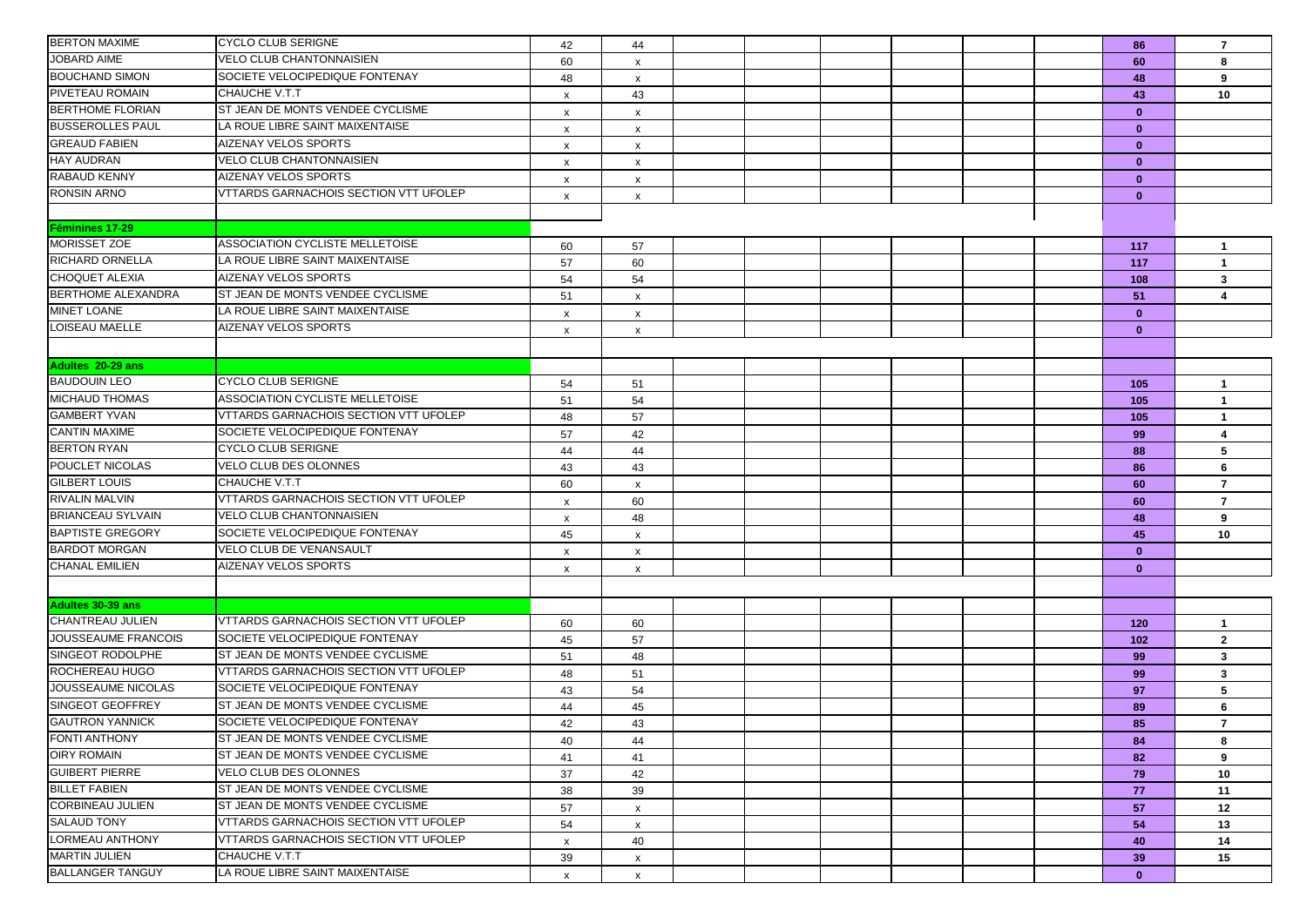| <b>FRANCOIS MICHAEL</b>   | LES SABLES VENDEE CYCLISME             | $\mathsf{x}$              | $\boldsymbol{\mathsf{x}}$ |  |  |  | $\mathbf{0}$ |                   |
|---------------------------|----------------------------------------|---------------------------|---------------------------|--|--|--|--------------|-------------------|
| <b>MORIN JEREMY</b>       | <b>ASSOCIATION CYCLISTE MELLETOISE</b> | $\boldsymbol{\mathsf{x}}$ | x                         |  |  |  |              |                   |
|                           |                                        |                           |                           |  |  |  |              |                   |
|                           |                                        |                           |                           |  |  |  |              |                   |
| <b>Adultes 40-49 ans</b>  |                                        |                           |                           |  |  |  |              |                   |
| <b>GENDRE GUILLAUME</b>   | VTTARDS GARNACHOIS SECTION VTT UFOLEP  | 57                        | 60                        |  |  |  | 117          | $\mathbf{1}$      |
| <b>GAGNEUX ERIC</b>       | VELO CLUB CHANTONNAISIEN               | 51                        | 57                        |  |  |  | 108          | $\overline{2}$    |
| <b>MERIAU BENOIT</b>      | LA ROUE LIBRE SAINT MAIXENTAISE        | 44                        | 54                        |  |  |  | 98           | 3                 |
| <b>GOUNORD EMMANUEL</b>   | VELO CLUB CHANTONNAISIEN               | 54                        | 43                        |  |  |  | 97           | 4                 |
| <b>BONNEAU RAYNALD</b>    | VTTARDS GARNACHOIS SECTION VTT UFOLEP  | 48                        | 48                        |  |  |  | 96           | 5                 |
| <b>MASSOT JOHNNY</b>      | VELO CLUB CHANTONNAISIEN               | 43                        | 51                        |  |  |  | 94           | 6                 |
| <b>GALL ERWAN</b>         | VTTARDS GARNACHOIS SECTION VTT UFOLEP  | 45                        | 42                        |  |  |  | 87           | 7                 |
| DURAND GAËTAN             | <b>VELO CLUB DES OLONNES</b>           | 41                        | 45                        |  |  |  | 86           | 8                 |
| <b>YOU CEDRIC</b>         | VELO CLUB CHANTONNAISIEN               | 42                        | 41                        |  |  |  | 83           | 9                 |
| PALVADEAU MICHAEL         | ST JEAN DE MONTS VENDEE CYCLISME       | 36                        | 39                        |  |  |  | 75           | 10                |
| PIVETEAU EMMANUEL         | CHAUCHE V.T.T                          | 37                        | 37                        |  |  |  | 74           | 11                |
| <b>DURAND NICOLAS</b>     | VELO CLUB CHANTONNAISIEN               | 35                        | 38                        |  |  |  | 73           | 12                |
| POUVREAU GILDAS           | VELO CLUB DES OLONNES                  | 34                        | 35                        |  |  |  | 69           | 13                |
| JAUD SEBASTIEN            | <b>VELO CLUB CHANTONNAISIEN</b>        | 33                        | 36                        |  |  |  | 69           | 13                |
| <b>BARRETEAU CHARLES</b>  | LES SABLES VENDEE CYCLISME             | 60                        | x                         |  |  |  | 60           | 15                |
| <b>RABILLER FREDDY</b>    | LA ROUE LIBRE SAINT MAIXENTAISE        | $\boldsymbol{\mathsf{x}}$ | 44                        |  |  |  | 44           | 16                |
| <b>SAMZUN GREGORY</b>     | SOCIETE VELOCIPEDIQUE FONTENAY         | 40                        | x                         |  |  |  | 40           | 17                |
| <b>REMPILLON JULIEN</b>   | VELO CLUB CHANTONNAISIEN               | X                         | 40                        |  |  |  | 40           | 17                |
| <b>GAY FREDERIC</b>       | VELO CLUB DE VENANSAULT                | 39                        | x                         |  |  |  | 39           | 19                |
| <b>JOLY LUDOVIC</b>       | CHAUCHE V.T.T                          | 38                        | x                         |  |  |  | 38           | 20                |
| <b>GENDRON FREDDY</b>     | ASSOCIATION CYCLISTE MELLETOISE        | $\boldsymbol{\mathsf{x}}$ | X                         |  |  |  | $\mathbf{0}$ |                   |
| <b>GRIS DAVID</b>         | CHAUCHE V.T.T                          | $\boldsymbol{\mathsf{x}}$ | $\pmb{\times}$            |  |  |  | $\mathbf{0}$ |                   |
| <b>GRIS JULIEN</b>        | CHAUCHE V.T.T                          | $\boldsymbol{\mathsf{x}}$ | $\boldsymbol{\mathsf{x}}$ |  |  |  | $\mathbf{0}$ |                   |
| RICHARD SÉBASTIEN         | LA ROUE LIBRE SAINT MAIXENTAISE        | X                         | $\boldsymbol{\mathsf{x}}$ |  |  |  |              |                   |
|                           |                                        |                           |                           |  |  |  |              |                   |
| Adultes 50-59 ans         |                                        |                           |                           |  |  |  |              |                   |
| <b>LORTIE DENIS</b>       | ST JEAN DE MONTS VENDEE CYCLISME       |                           |                           |  |  |  |              |                   |
| <b>FAIVRE JEAN-LUC</b>    | CHAUCHE V.T.T                          | 60                        | 54                        |  |  |  | 114          | $\mathbf{1}$      |
| CHANAL CHRISTOPHE         | AIZENAY VELOS SPORTS                   | 54                        | 60                        |  |  |  | 114          | $\mathbf{1}$      |
| <b>BLONDE OLIVIER</b>     | VELO CLUB DES OLONNES                  | 57                        | 45                        |  |  |  | 102          | 3                 |
| <b>BAPTISTE YANN</b>      | SOCIETE VELOCIPEDIQUE FONTENAY         | 51<br>45                  | 51<br>48                  |  |  |  | 102<br>93    | $\mathbf{3}$<br>5 |
| <b>JAGUENEAU TONY</b>     | LA ROCHE VENDEE CYCLISME               |                           |                           |  |  |  |              |                   |
| <b>CORDIER EMMANUEL</b>   | AIZENAY VELOS SPORTS                   | 48                        | 39                        |  |  |  | 87           | 6                 |
| <b>CORNUAT CLEMENT</b>    | VELO CLUB DES OLONNES                  | 42                        | 42                        |  |  |  | 84           | $\overline{7}$    |
| <b>MARQUAND LUC</b>       | <b>VELO CLUB CHANTONNAISIEN</b>        | 41                        | 41                        |  |  |  | 82           | 8                 |
| <b>GIRET CHRISTIAN</b>    | <b>ASSOCIATION CYCLISTE MELLETOISE</b> | 40                        | 40                        |  |  |  | 80           | 9                 |
| <b>BLANCHARD STEPHANE</b> | LA ROCHE VENDEE CYCLISME               | X                         | 57                        |  |  |  | 57           | 10                |
| <b>COUSSEAU MIGUEL</b>    | VELO CLUB DE VENANSAULT                | 44                        | x                         |  |  |  | 44           | 11                |
| <b>BABU PIERRE</b>        | LA ROCHE VENDEE CYCLISME               | $\boldsymbol{\mathsf{x}}$ | 44                        |  |  |  | 44           | 11                |
| SOULARD STÉPHANE          | VELO CLUB CHANTONNAISIEN               | 43                        | x                         |  |  |  | 43           | 13                |
|                           |                                        | X                         | 43                        |  |  |  | 43           | 13                |
| <b>DAUTEL LAURENT</b>     | VELO CLUB DES OLONNES                  | X                         | x                         |  |  |  | $\mathbf{0}$ |                   |
| <b>ESCOBAR PIERRE</b>     | LES SABLES VENDEE CYCLISME             | $\mathsf{x}$              | x                         |  |  |  | $\mathbf{0}$ |                   |
| <b>GABORIT OLIVIER</b>    | ST JEAN DE MONTS VENDEE CYCLISME       | $\boldsymbol{\mathsf{x}}$ | X                         |  |  |  | $\mathbf{0}$ |                   |
| <b>POUCLET GILLES</b>     | VELO CLUB DES OLONNES                  | X                         | X                         |  |  |  | $\mathbf{0}$ |                   |
|                           |                                        |                           |                           |  |  |  |              |                   |